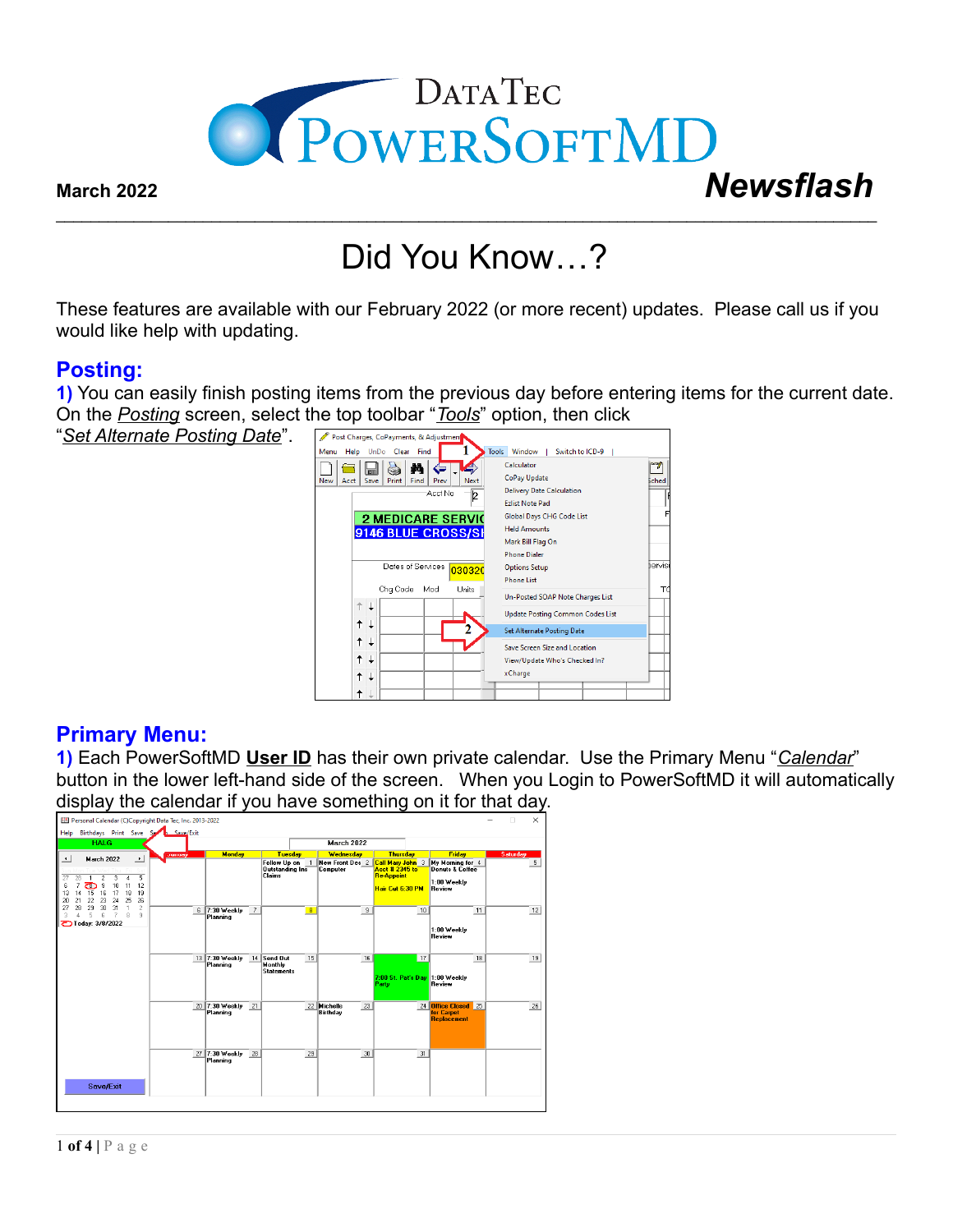#### **Primary Menu:**

**2)** You can send inter-office mail messages to other PowerSoftMD Users. From the Primary Menu, click the "*Mail*" button to send mail messages or read the ones sent to you. If someone sends you a mail message, the "*Mail*" button on the Primary Menu will flash, when you are logged in. You can even send your self a mail message! Example: on Friday, you send your self a message that on Monday you need something, as a reminder.

| Network Main for User - HALG                                                                                          | п    | $\times$ |  |
|-----------------------------------------------------------------------------------------------------------------------|------|----------|--|
| <b>Tools</b>                                                                                                          |      |          |  |
| <b>JOSEPHINE</b><br>$\overline{\phantom{a}}$<br>To UserID                                                             |      |          |  |
| Please remember to buy extra stamps for the Holiday Mailings                                                          |      |          |  |
|                                                                                                                       |      |          |  |
|                                                                                                                       |      |          |  |
|                                                                                                                       |      |          |  |
| <b>Out Going Mail</b><br>Send<br>Clear<br><b>Message</b><br><b>Message</b>                                            |      |          |  |
| <b>From UserID</b>                                                                                                    |      |          |  |
|                                                                                                                       |      |          |  |
|                                                                                                                       |      |          |  |
|                                                                                                                       |      |          |  |
|                                                                                                                       |      |          |  |
| In Coming Mail<br><b>Next</b><br>Prev<br><b>Delete</b><br>Print<br><b>Message</b><br><b>Message</b><br><b>Message</b> | Egit |          |  |

## **Scanning:**

**1)** On the Patient's Documents folder, you can set an option to automatically open the document after you scan it in. Once on the Documents folder, select the top toolbar "*Tools*" option then click "*Options Setup*", then check the option labeled "*Automatically try to Display File after Scanning*".

**2)** Save tons of disk space! The best scanning resolution is generally *200 DPI*. If you scan using a higher number, you will be wasting a lot of disk space. You likely only need to use 300 DPI for handwritten or original documents with light print.

**3)** Scan and organize EOB's that include multiple patients on the same EOB. From the Primary Menu, select the "EMR" Icon, then select the "*Files*" icon.



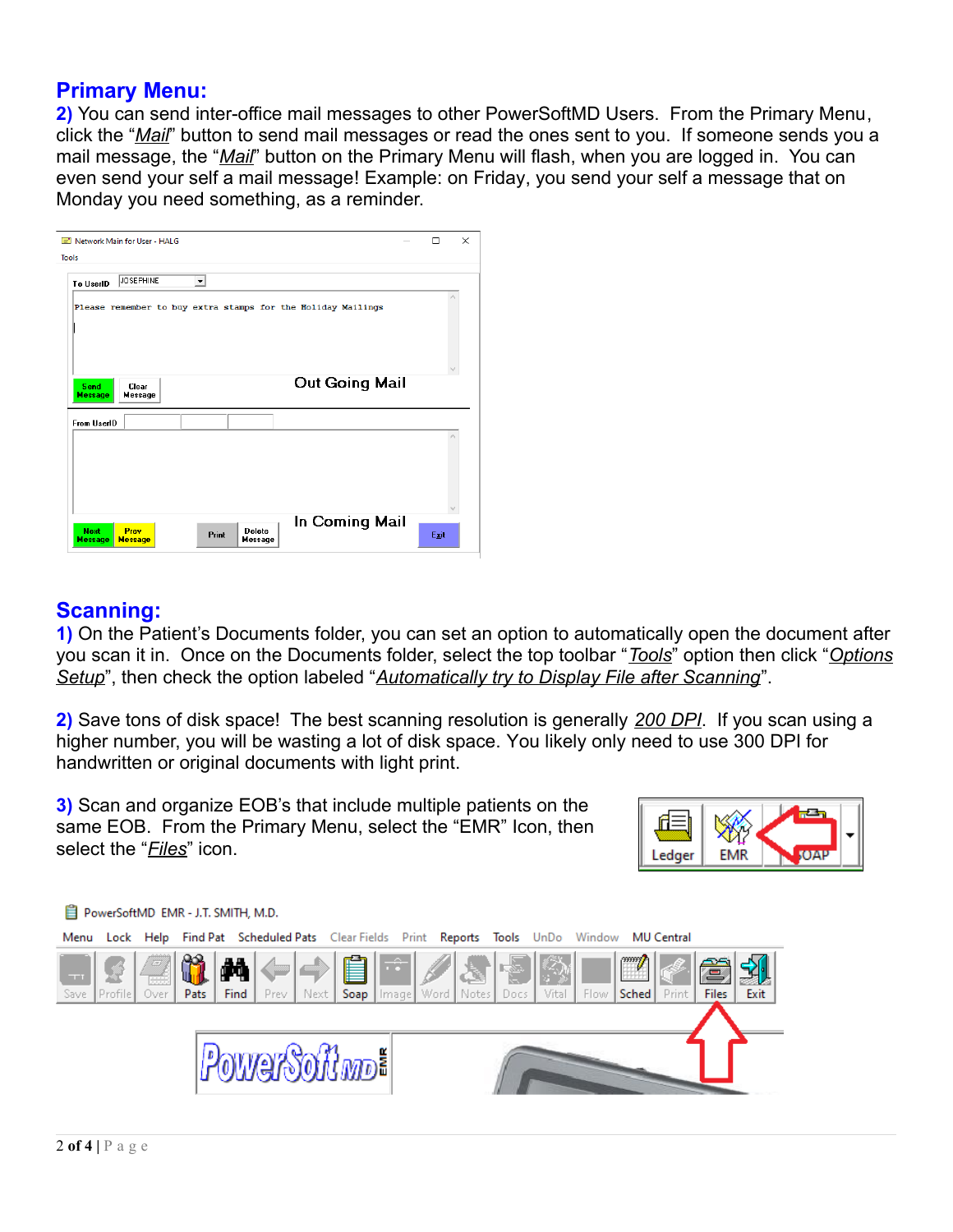# **Scheduling:**

**1)** Make scheduling easier: display a quick action menu on the upper right-hand side of the scheduling screen. To activate this option from the Schedule, select the top toolbar "*Utilities*" option, then "*Utility Options Menu*", then click the "*Set Scheduling Options*" button. Check the "*Activate Action & Help Panel 'Novice Mode'*" option.

| $\sim$<br>MID TOWN MEDICAL INC 2022 HALG                               |                                                                                                         |                                                                                                                                                                                                                                                                                                     |           | ×<br>□                                      |  |
|------------------------------------------------------------------------|---------------------------------------------------------------------------------------------------------|-----------------------------------------------------------------------------------------------------------------------------------------------------------------------------------------------------------------------------------------------------------------------------------------------------|-----------|---------------------------------------------|--|
| NextFile<br>Help<br>Menu<br>UnDo<br>Appts                              | PrevFile FileNames                                                                                      | Print Services Tools UnLock Utilities<br>Windows Refresh                                                                                                                                                                                                                                            |           |                                             |  |
| М<br>⇦<br>Print<br>Save  <br>Find  <br>Next  <br>Acct  <br>New<br>Prev | hb<br>$\bullet$<br>璺<br>$\bm{\circ}$<br>$\frac{1}{2}$<br>◍<br>Week Calen<br>Now<br>$1$ Wk<br>Mul<br>Src | 再<br><b>Contract Contract Contract Contract Contract Contract Contract Contract Contract Contract Contract Contract Contract Contract Contract Contract Contract Contract Contract Contract Contract Contract Contract Contract Contr</b><br>谿<br>垂<br>囲<br><b>EMR</b><br>Led<br>Sel<br>Gen<br>Post | 刋<br>Exit | $ 01 $ : 16 PM<br>Action & Help Panel-      |  |
| ×<br>$R$ $B$ $G$ $A$<br>Thursday Mar 3, 2022<br><b>Add New Patient</b> |                                                                                                         |                                                                                                                                                                                                                                                                                                     |           |                                             |  |
| $M$ $Y$ $G$ $W$<br><b>DR. JONES</b>                                    |                                                                                                         | <b>DR. JONES</b>                                                                                                                                                                                                                                                                                    |           |                                             |  |
| [2]<br>8:00AM ROMO FRED                                                | <b>ACNE</b>                                                                                             | (22)<br><b>TWEETY</b><br><b>BIRD</b>                                                                                                                                                                                                                                                                |           | <b>Make Appointment</b><br>$\blacktriangle$ |  |
| (13)<br>:15<br><b>DUCK DONALD</b>                                      | <b>FBSE</b>                                                                                             |                                                                                                                                                                                                                                                                                                     |           |                                             |  |
| [36]<br>:30<br><b>FORD BETTY</b>                                       |                                                                                                         |                                                                                                                                                                                                                                                                                                     |           | <b>Move Appointment</b>                     |  |
| <b>EXCISION</b><br>:45                                                 |                                                                                                         |                                                                                                                                                                                                                                                                                                     |           | <b>Cancel Appointment</b>                   |  |
| 19<br>$9:00$ AM $BELL$<br><b>TINKER</b>                                | <b>BOTOX</b>                                                                                            |                                                                                                                                                                                                                                                                                                     |           |                                             |  |

**2)** Make **time slots contain twice as many characters**. To activate this option from the Schedule, select the top toolbar "*Utilities*" option, then "*Utility Options Menu*", then click the "*Set Scheduling Options*" button. Check option "*More Characters Per Time Slot*".

**3)** You can **open and use patient screens** without leaving the schedule! For example: Posting, General, and Ledger screens. Once you click on the patient's name slot, click the magenta "*AddOptions*" button.

| TINKER L BELL<br>09082010 by HAL<br><b>DOB</b><br>970 939-9399<br>Home |        | AddOptions            | Female <b>N</b><br>6                | 00019 BELL TINKER L                                      | $\mathsf{x}$<br>× |
|------------------------------------------------------------------------|--------|-----------------------|-------------------------------------|----------------------------------------------------------|-------------------|
| 970 999-9999<br>Work<br>970 039-2780<br>$_{\rm cell1}$                 |        |                       | <b>Appts</b><br><b>Bill History</b> | Inserance Info<br>Mini Images<br>General Scr             |                   |
| BOTX BOTX                                                              | 01     |                       | ID Cards                            | <b>Posting Scr</b><br>Mini Ledger<br><b>Ites</b>         |                   |
|                                                                        |        | Check Out<br>Held Pay | Mini Ledger<br>Pat Info             | <b>Mini Documents</b><br>Insurance Scr<br><b>Patient</b> |                   |
|                                                                        |        | Soap Info             | Photo                               | <b>Vital Signs</b>                                       |                   |
|                                                                        |        | Print                 | Referrals                           |                                                          |                   |
| Cancel<br>Copy<br>Move   Human Error                                   | Recall | Add Dem               | Red Flag                            |                                                          |                   |

**4)** You can open **two schedules at the same time**. From the Schedule screen, select the top toolbar "*Utilities*", then "*Utilities Option Menu*", then "*Set Schedule Options*", check the option labeled "*Allow Multiple Concurrent Schedules*".



Continued ...